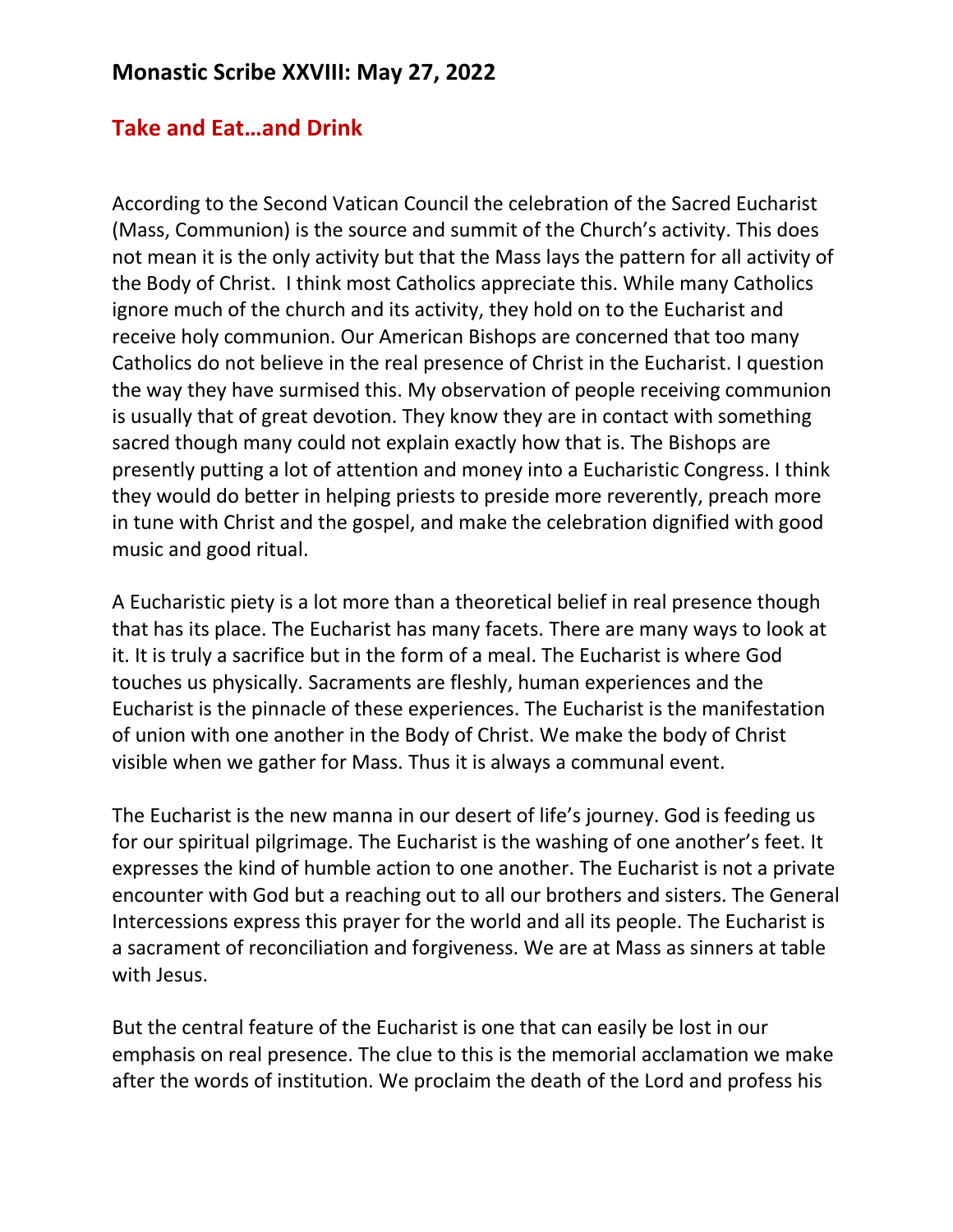# **Monastic Scribe XXVIII: May 27, 2022**

resurrection. This is what the Eucharist is really about - the death and resurrection of the Lord, the paschal mystery. It is an action – dying and rising – and not an inert substance. And this is the pattern of all Christian living – to die and rise with Christ, to die and rise with all people, especially those who suffer with Christ.

All baptized Christians are celebrants at Mass. We offer ourselves, as well as those we love and care for, whether living or dead, all those in need, along with the bread and wine. When the presider lifts up the bread and wine at the preparation rite, all of us should be actively offering ourselves. Through the prayer of consecration with the invocation of the Holy Spirit, the bread and wine along with all of us are changed into the body and blood of Christ.

It is appropriate to adore the presence of Christ, especially after communion. But Christ didn't say "This is my body, take and adore", but "This is my body, take and eat". We are there not just to adore Christ but to be Christ. We pledge ourselves to embrace the paschal mystery, to die to self daily and rise with Christ.

I get the impression that some confuse Mass with Benediction. The latter is a passive act, to behold and adore. But the Mass is an active act of worship. It is not priest-centered but community-centered. The Mass of the post-Reformation period focused on real presence because many reformers denied it. Mass developed as a very passive, clerical event. Until vernacular missals were finally allowed for people to follow the Latin readings, people prayed the Rosary or other private prayers while the priest recited the Mass in a low voice. The Council restored the full meaning of the Mass as an active prayer, active firstly interiorly as the faithful offered themselves and reflected on the readings. Active secondly as people were now to sing and take part in the prayers externally. I often observe people standing mute and staring into space as the prayers are sung or sitting in the same mute way while the scriptures are proclaimed. Still being passive!

This active participation is also how the faithful of the church are to claim their rightful role in taking part in the Synod preparations and other church gatherings to truly be the People of God, the Body of Christ in the world today. I hope you appreciate the role you have in the church today. You can contact me at: [joycet@glastonburyabbey.org](mailto:joycet@glastonburyabbey.org)